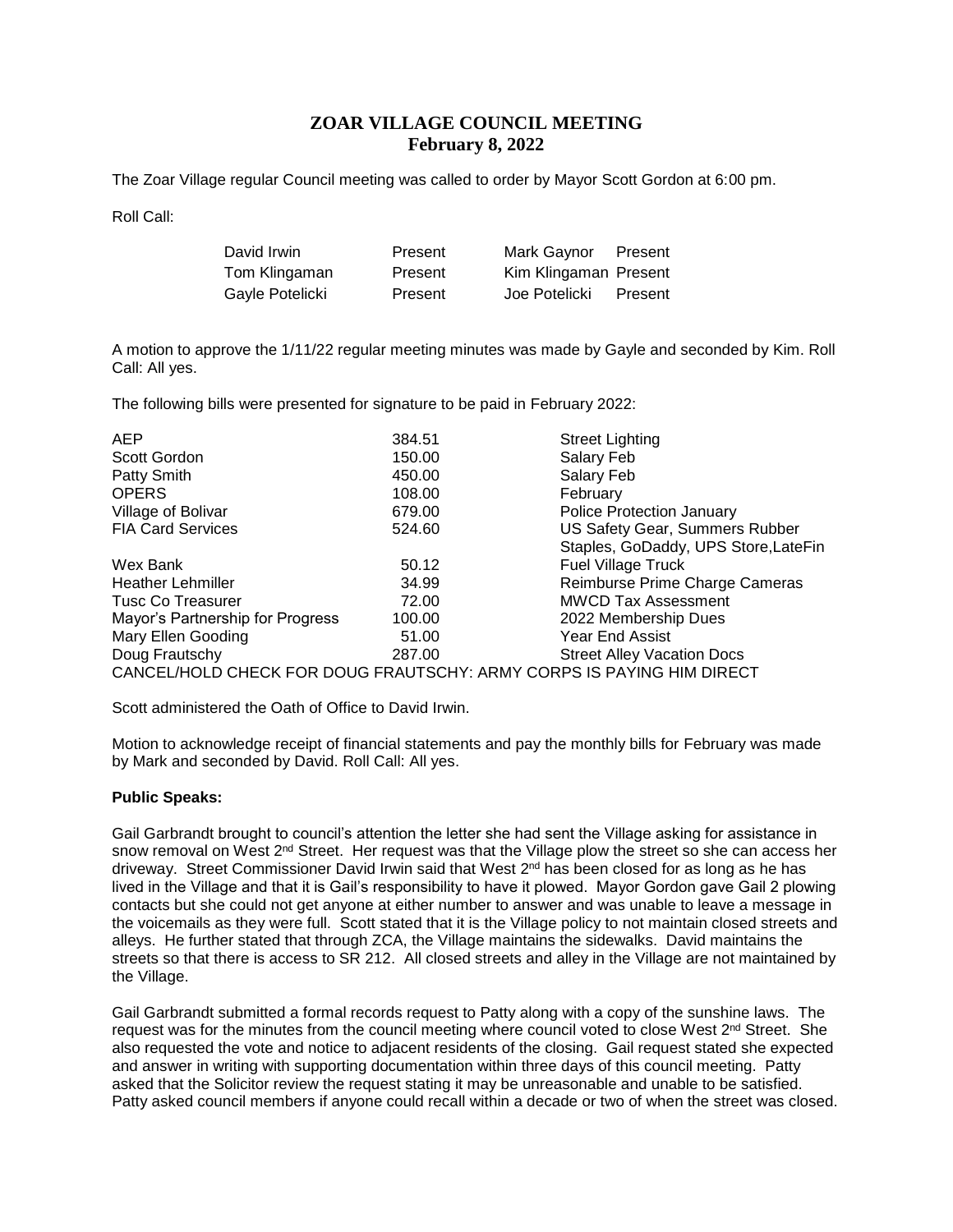She stated, otherwise I will have to review all minutes over many years to see if this can be found and that this could take some time. Doug Frautschy said he would research this at the courthouse and see if it is possible to narrow this down. He stated it is possible the street was never opened in the beginning.

Jon Elsasser commended David Irwin on a great job cleaning the streets through the two snow storms.

### **Fiscal:**

Patty said the Permanent Appropriations were in council packets and will have a second reading at this meeting.

## **Street Committee:**

David informed council that the vendor who delivered salt for the Village streets will no longer be delivering so found another company (Culligan) to purchase the salt from and has purchased and picked up one pallet.

David delivered the shoes from the snow plow to the Buckeye students for re-surfacing. He said these last 2 storms really worn them down.

David said he is collecting bid proposals to replace the Village truck. He stated the truck is 20 years old and may need some work soon but it is well maintained and will last some time. His concern is for how long it will last given its age. Patty will assist in accessing grant monies to support this purchase.

#### **Safety Committee:**

Tom said Safety Committee met this month and reviewed the draft Fire Contract from the Township. The Committee recommends council's approval. Tom said the contract is essentially the same as the last contract.

Scott recommended council approve the street closure request from ZCA for 2022 festivals. Mark made the motion to approve and it was seconded by Joe. Roll Call: All yes.

## **Planning Commission and Historic Preservation Commission:**

Planning Commission issued to permits this past month. One was for a roof and the other for new windows.

Scott said the review of the permit process continues. He said the Commission will recommend necessary changes to council which will require an Ordinance revision. The Commission is also working to broaden the Zoning Inspector duties to include the inspection and enforcement of building requirements in the Historic Preservation Ordinance. The commission will recommend a new title for this combined position along with the authority to enforce the codes.

#### **Cemetery Board:** None.

**Solicitor Report:** None

#### **Mayor's Notes:**

Scott spoke with Patrick Eddy about the 2022 mowing contract. He said Patrick is willing to set a price of \$825.00 per month for a period of 2 years. The current contract is for one year and was at a rate of \$750.00. Council discussed whether they could extend the current contract, changing the amount and number of years. Patty said council should have the Solicitor review the renewal. A motion was made by